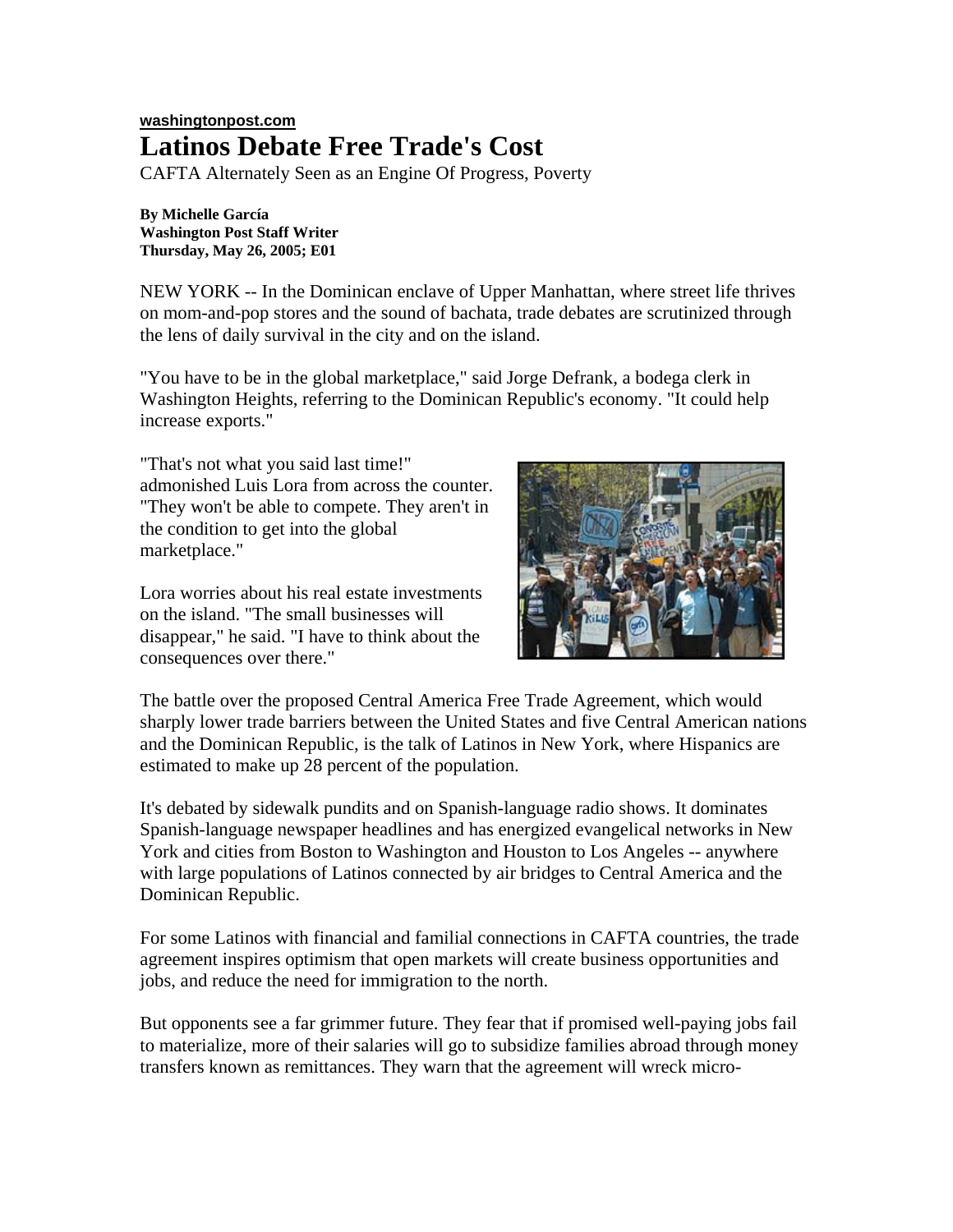businesses in Latin America and lead to a profusion of yet more low-wage jobs, which would in turn fuel more migration northward.

There is no debating the pivotal role that U.S. Latinos play in the economies of CAFTA countries. The small fortunes in weekly remittances sent to families in those countries total roughly \$10 billion annually, outstripping U.S. direct foreign investment and foreign aid, according to the Inter-American Development Bank, and making Latinos the greatest financial stakeholders in those countries.

Just last week, U.S. Commerce Secretary Carlos M. Gutierrez came to Washington Heights to lobby for the agreement. The week before, Dominican President Leonel Fernandez addressed largely the same Latino business leaders. But CAFTA opponents, including the city's largest union, Service Employees International Union Local 1199, greeted Fernandez with protests.

Gutierrez's visit, however, fell under the radar, and he ate lunch peacefully to the beat of merengue before warning business leaders that a CAFTA defeat would condemn partner nations to the turbulent and war-ridden era of the 1980s.

"We have to think of CAFTA in a comparison to the status quo," Gutierrez said in an interview afterward. "You have a lot of Hispanic American small businesses that understand the consumer, and they are able to make contacts in Central America."

Spanish-language newspapers in the city read like a sparring game. *"Si al libre comercio"* (Yes to free trade) read a front-page banner. " *Unidos Contra CAFTA* ," (United Against CAFTA) slammed back another headline warning of manufacturing-job losses.

"To close the door to free trade is to invite the devil to dinner," wrote columnist Carlos Alberto Montaner in the newspaper Hoy.

"We will send more money there and lose jobs here," argues Luis Radhames Rodriguez, the host of television and radio public affairs shows. "CAFTA is a snake with many heads."

The Latino evangelical leadership recently adopted the free-trade mantra after trade supporters in Washington convinced them of its potential for economic liberation. The Rev. Miguel Rivera, New Jersey-based president of the National Coalition of Latino Clergy and Christian Leaders, preaches about the wonders of free trade on Spanishlanguage evangelical radio stations and dispatches e-mails to pastors across the country. Yesterday he carried the CAFTA message to 3,000 evangelical pastors at a religious summit in the Dominican Republic.

"It will create jobs, and most of our Latino members are factory workers in low- to middle-income jobs," Rivera said before traveling to the island. He said that if industries in Central America need raw materials, U.S. groups will provide them.